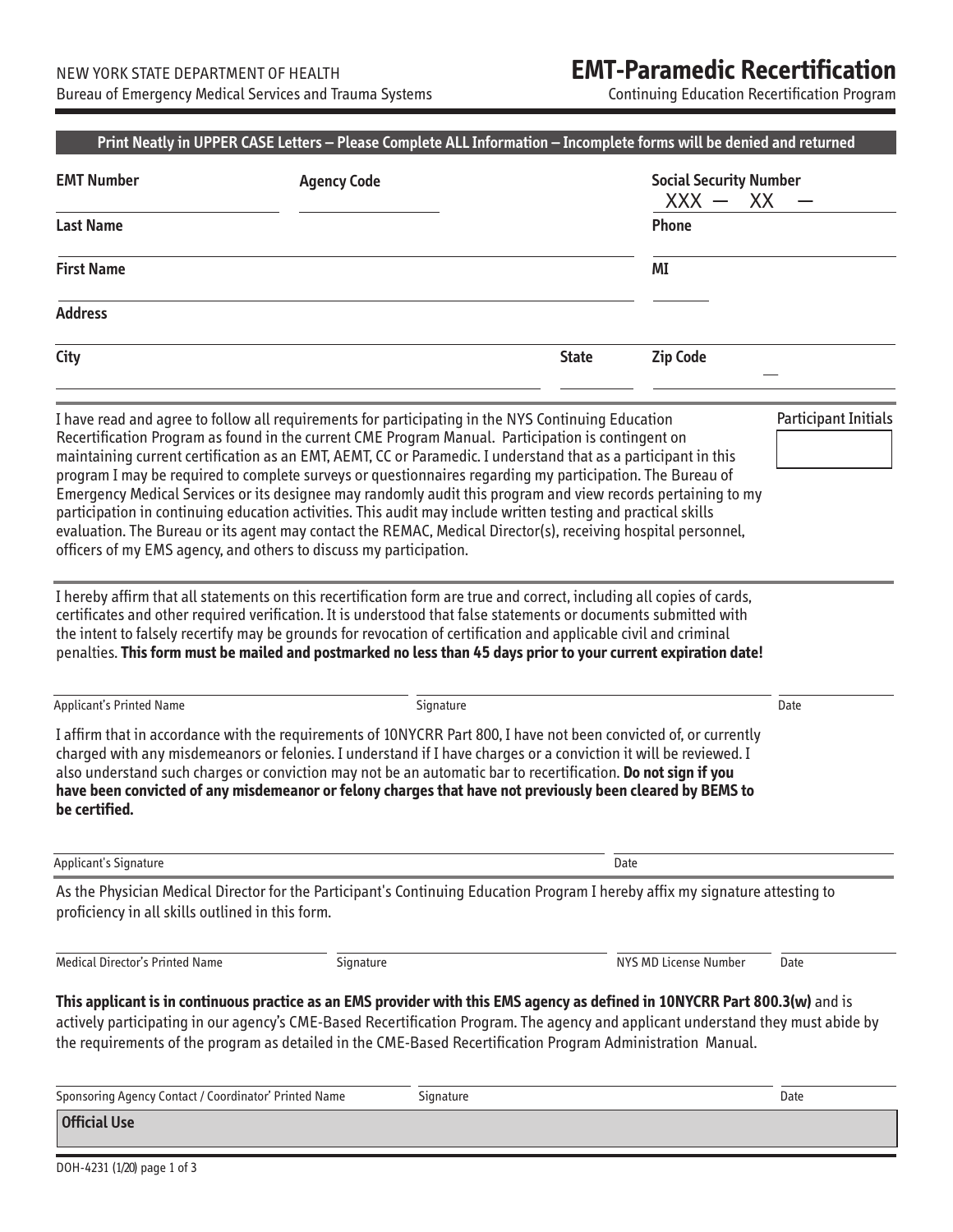| <b>Last Name</b>                                     | <b>First Name</b>               |                               |             |               |                          |
|------------------------------------------------------|---------------------------------|-------------------------------|-------------|---------------|--------------------------|
| EMT-Paramedic Refresher Training - 35 Hours          |                                 |                               |             |               |                          |
| <b>Topic Area</b>                                    | <b>Required</b><br><b>Hours</b> | <b>Hours</b><br><b>Earned</b> | <b>Date</b> | <b>Course</b> | Source/<br><b>Method</b> |
| Preparatory                                          | 2.0                             |                               |             |               |                          |
| Airway                                               | 3.0                             |                               |             |               |                          |
| Pharmacology, Med. Admin.,<br><b>Emergency Meds.</b> | 3.0                             |                               |             |               |                          |
| Immunology                                           | 1.0                             |                               |             |               |                          |
| <b>Toxicology</b>                                    | $1.0\,$                         |                               |             |               |                          |
| <b>Endocrine</b>                                     | $1.0$                           |                               |             |               |                          |
| Neurology                                            | $1.0$                           |                               |             |               |                          |
| Abdominal, Geni-Renal,<br>GI, Hematology             | 1.0                             |                               |             |               |                          |
| Respiratory                                          | 3.0                             |                               |             |               |                          |
| Psychiatric                                          | 2.0                             |                               |             |               |                          |
| Cardiology                                           | 3.0                             |                               |             |               |                          |
| <b>Shock &amp; Resuscitation</b>                     | 4.0                             |                               |             |               |                          |
| <b>Trauma</b>                                        | 3.0                             |                               |             |               |                          |
| Geriatrics                                           | $2.0\,$                         |                               |             |               |                          |
| OB, Neonate, Pediatrics                              | $2.0$                           |                               |             |               |                          |
| <b>Special Needs Pt.</b>                             | $2.0$                           |                               |             |               |                          |
|                                                      | $1.0\,$                         |                               |             |               |                          |
| <b>EMS Operations</b><br><b>TOTALS</b>               | 35.0                            |                               |             |               |                          |
|                                                      |                                 |                               |             |               |                          |
| <b>CIC Signature</b>                                 |                                 |                               |             |               |                          |
| <b>CIC Print Name</b>                                |                                 |                               |             |               |                          |
| <b>CIC Number</b>                                    |                                 |                               |             |               |                          |

DOH-4231 (1/20) page 2 of 3